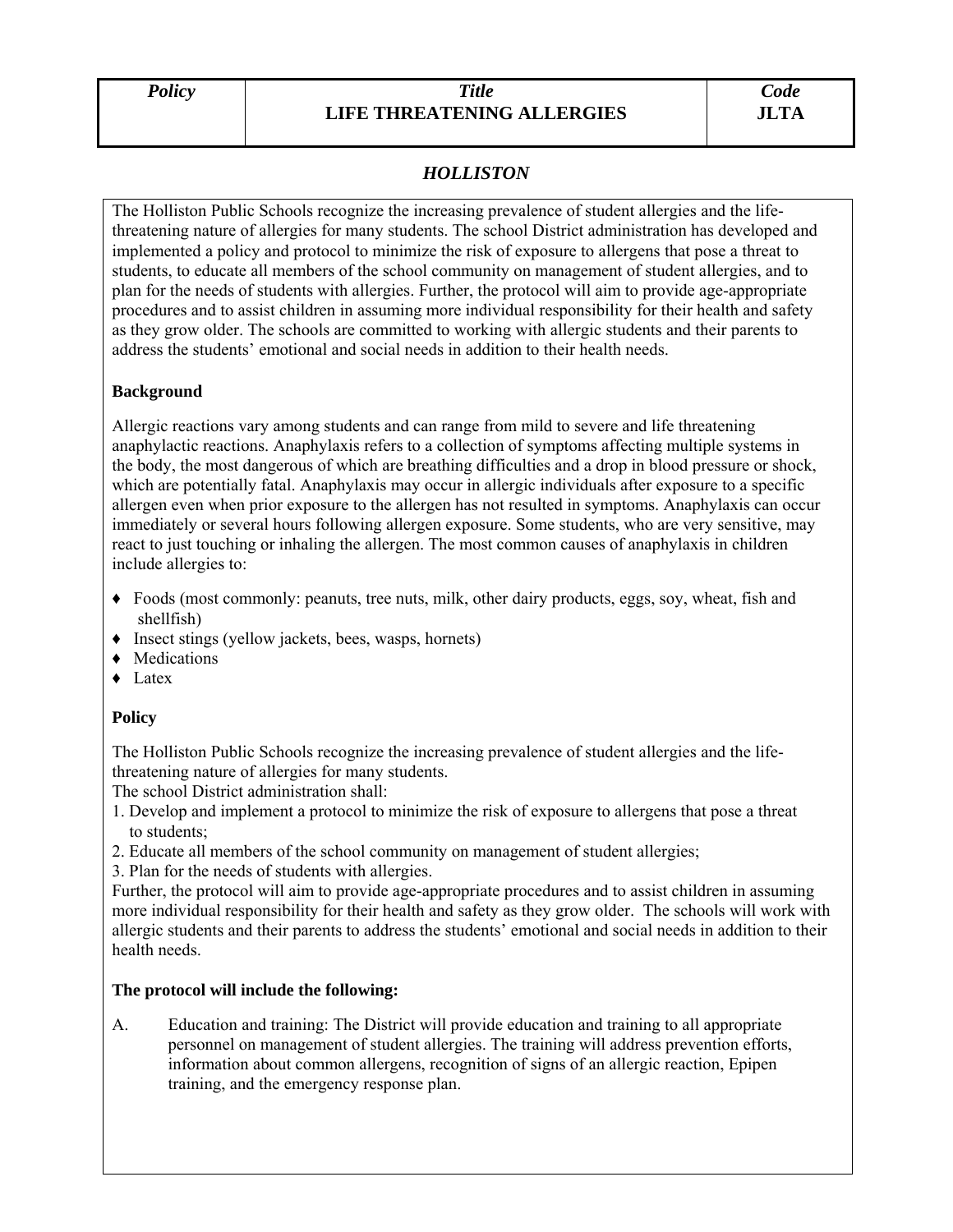- B. Individualized planning and accommodations: An Individual Health Care Plan and Emergency Health Care Plan that address management of anaphylaxis will be developed for each student with an allergy. These plans will be student specific and may require additional procedures or protocols beyond those included in this policy. A copy of the Individual Health Care Plan and Emergency Health Care Plan will be provided to the classroom teacher and substitutes for all preschool to grade 5 students and to all core subject teachers for middle and high school students. The protocol will address how information about student allergies will be provided to other personnel responsible for students with life threatening allergies, such as specialists and recess monitors. The implementation of the District protocol and of the individualized plan for each allergic student requires a team approach and cooperation among administrators, nurses, teachers, food service personnel and other staff members, parents, and the student as appropriate.
- C. Food brought into the school: No food for student consumption or for any curriculum related activity involving food will be used or consumed by students in a classroom designated to be free of a specific allergen unless a complete ingredient list is provided and approved by the school nurse prior to allowing the food into the classroom.
- D. Classroom management procedures: Appropriate accommodations will be made in the classroom, including designation of the classroom as "allergen free," as necessary. Procedures will address education of parents and students and planning for special events involving food. The protocol will allow for age-appropriate classroom rules. For preschool to grade 5 students, the nurse, in collaboration with the classroom teacher and with input from the parents of the food-allergic child, will develop a classroom specific protocol regarding the management of food in the classroom. All school administrators will facilitate and support the accommodations when required for individual classrooms, team classrooms, specialist classrooms, and common areas.
- E. Common Use Areas: The protocol will address foods used in common areas and cleaning of those areas, including use of those areas by groups other than students.
- F. Kitchen and cafeteria procedures: The food service staff must make reasonable efforts to ensure that all food items offered to a student with life threatening allergies are free of suspected allergens. Kitchen and dining room practices will be aimed at minimizing the cross-contamination of foods. Dining room procedures must address proper oversight and cleaning of allergen-free tables and zones.
- G. Transportation procedures: School buses and vans must have a working means of two way communication and a plan to check the communication system periodically. Bus and van drivers and substitutes must have an emergency response plan and be Epipen trained. Parents of students with life threatening allergies will be encouraged to inform bus and van drivers about student allergies. The eating and sharing of food will be prohibited on routine transportation routes unless medically indicated for a student.
- H. Field trip procedures: Planning for field trips will include plans to implement a student's Emergency Health Care Plan, plans for carrying an Epipen as needed, and plans for emergency response such as identification of the nearest medical facility. The school nurse or an Epipen trained employee designated by the school nurse will attend field trips including a student with a life-threatening allergy, in the event their parent is not attending.
- I. Emergency response procedures: All staff members supervising students with life threatening allergies must have a means of communication to call for assistance. The school nurse or another school staff member trained to administer epinephrine in accordance with Department of Public Health Regulation 105 CMR 210 must be available in each school facility during the school day. The protocol must provide for the management of anaphylaxis in individuals with unknown allergies, including an authorization for administration of epinephrine by the school nurse signed by the school physician.